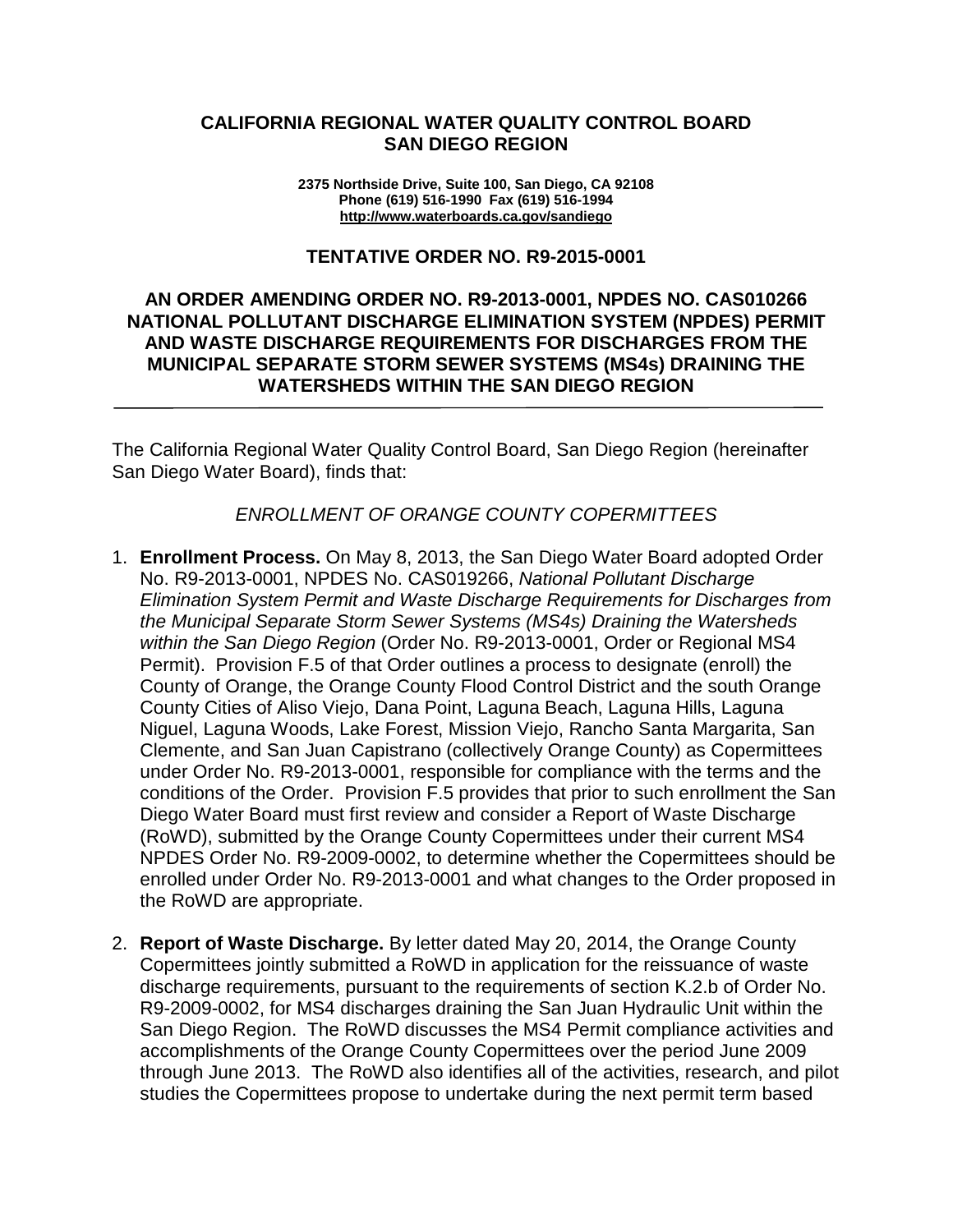upon consideration of the effectiveness of the Orange County Storm Water Program and the need for additional pollutant control initiatives. Development of a watershedbased planning approach is portrayed in the RoWD as the most important next step to take in the development of the storm water programs in Orange County. The RoWD concludes that such a comprehensive approach offers the opportunity to identify the environmental and recreational benefits that can be realized in each watershed and the management strategies that will most effectively ensure their realization. Among several recommendations, the RoWD included a request that permit requirements be amended to provide an initial or time limited exemption from hydromodification control best management practices (BMPs) for conveyance channels that are engineered and regularly maintained with the capacity to convey peak flows generated from the 10-year or greater storm event from the point of discharge to water storage reservoirs, lakes, enclosed embayments, or the Pacific Ocean. The County of Orange also separately requested a second exemption for discharges to "large river" low gradient reaches with a very wide flood plain by letter dated November 22, 2013. The San Diego Water Board has reviewed the RoWD and determined it is complete.

- 3. **Permit Hydromodification Control Requirement Modifications.** The hydromodification control BMP requirements in Provision E.3.c.(2) of Order No. R9- 2013-0001 require modification to address the hydromodification exemption issues identified in the Orange County Copermittees' RoWD application and November 22, 2013 letter. To facilitate the transition of the Orange County Copermittees (and eventually the Riverside County Copermittees) to the Regional MS4 Permit from the current Phase I MS4 NPDES permit (Order No. R9-2009-0002), two temporary exemptions from hydromodification control BMP requirements should be provided. The first temporary exemption would allow relief from hydromodification control BMP requirements for Priority Development Projects discharging directly to an engineered channel conveyance system with a capacity to convey peak flows generate by the 10-year storm event all the way from the point of discharge to water storage reservoirs, lakes, enclosed embayments, or the Pacific Ocean. The second temporary exemption would allow relief from hydromodification control BMP requirements for Priority Development Projects discharging directly to large river reaches with drainage areas larger than 100 square miles and a 100-year flow capacity in excess of 20,000 cubic feet per second.
- 4. **Orange County Copermittees Enrollment.** After consideration of the Orange County RoWD and changes needed to Order No. R9-2013-0001, the San Diego Water Board has determined that the County of Orange, the Orange County Flood Control District and the south Orange County Cities of Aliso Viejo, Dana Point, Laguna Beach, Laguna Hills, Laguna Niguel, Laguna Woods, Mission Viejo, Rancho Santa Margarita, San Clemente, and San Juan Capistrano should be enrolled as Copermittees under Order No. R9-2013-0001 (Order) and responsible for compliance with the terms and the conditions of the Order. Enrolling the Orange County Copermittees into Order No. R9-2013-0001 (and the eventual enrollment of Riverside County Copermittees upon expiration of their current MS4 permit) will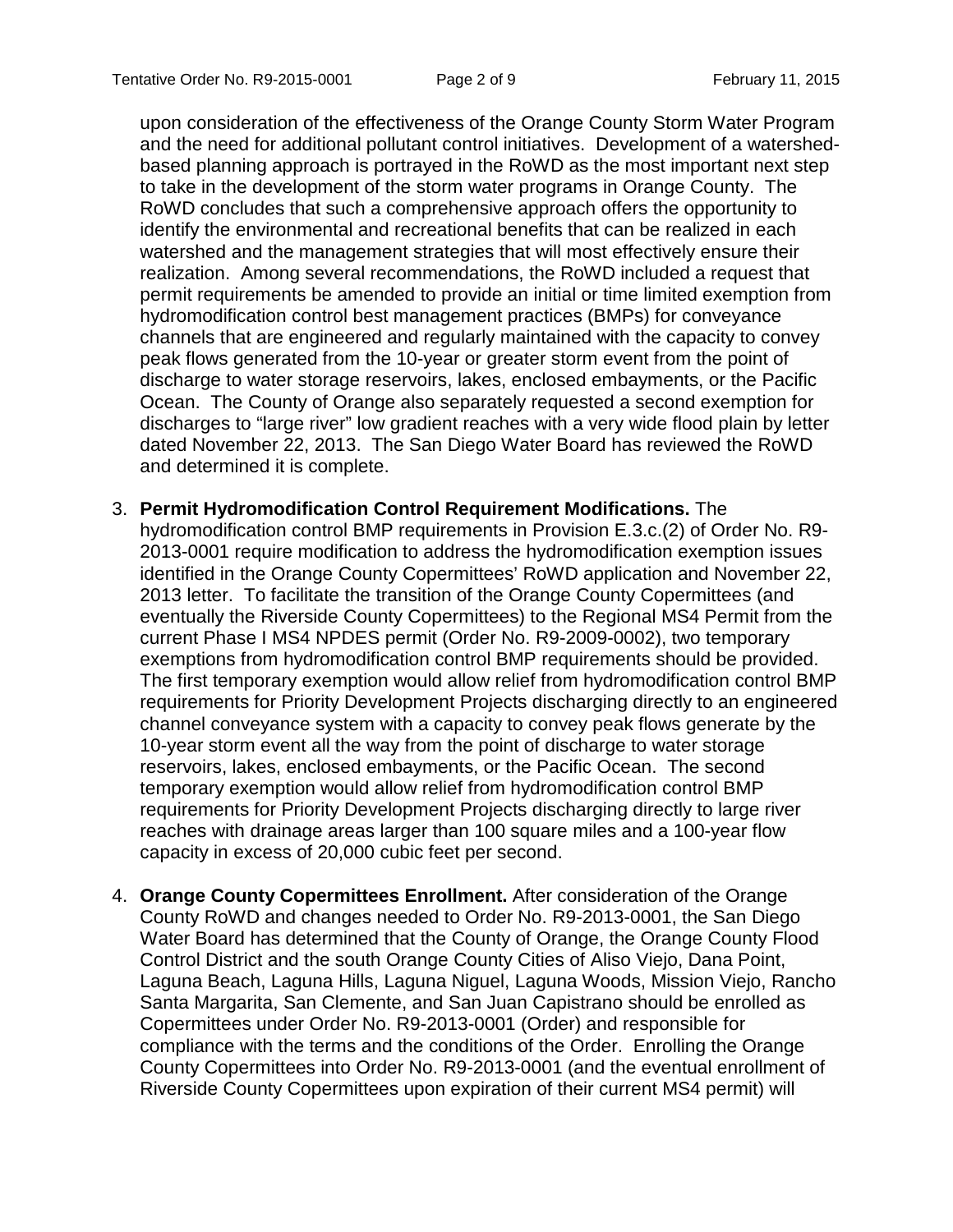provide regulatory consistency in the implementation of MS4 permit requirements throughout the San Diego Region, improve communication and coordination among Copermittees within watersheds crossing multiple jurisdictions, and maximize efficiency and economy of resources for the San Diego Water Board achieved through the redirection of staff permitting resources to better advance the storm water program. The enrollment of the Cities of Laguna Hills, Laguna Woods and Lake Forest is subject to a California Water Code (Water Code) section 13228 agreement as set forth in the findings of this Order.

## *DESIGNATION OF A REGIONAL WATER BOARD*

- 5. **Regional Water Board Designation.** The Cities of Laguna Woods, Laguna Hills and Lake Forest (Cities) are located partially within the jurisdictions of both the California Regional Water Quality Control Board, Santa Ana Region (Santa Ana Water Board) and the San Diego Water Board. Written requests for designation of a single Regional Water Board to regulate matters pertaining to permitting of Phase I MS4 discharges were submitted to the San Diego Water Board by the City of Laguna Woods by letter dated September 8, 2014, the City of Laguna Hills by letter dated March 12, 2014, and the City of Lake Forest by letters dated January 14, 2013, and April 4, 2014. The Cities of Laguna Hills and Laguna Woods requested designation of the San Diego Water Board, and the City of Lake Forest requested designation of the Santa Ana Water Board. Water Code section 13228 specifies the circumstances that allow, and the process for, designation of a Regional Water Board.
- 6. **Factual Considerations**. The Santa Ana Water Board and San Diego Water Board establish generally consistent requirements for MS4 discharges to meet the technology-based standard of reducing pollutants in the discharge to the maximum extent practicable (MEP), a related iterative process to ensure MS4 discharges meet receiving water quality standards, and non-storm water discharges to be effectively prohibited from entering the MS4. However due to the unique nature of watersheds and water quality issues in the San Diego Region and Santa Ana Region, MS4 permit requirements between the two Regional Water Boards may also vary to address region specific pollutant discharges and watershed conditions. The Cities of Laguna Woods, Laguna Hills, and Lake Forest report that management and implementation of municipal programs to comply with two different MS4 permits creates a significant administrative and financial burden that is not contributing to greater overall water quality improvements in either region.
- 7. **Regional Water Board Agreement**. In an effort to address the concerns of the Cities, the San Diego Water Board and the Santa Ana Water Board have entered into an agreement whereby the San Diego Water Board is designated to regulate Phase I MS4 discharges within the jurisdiction of the Cities of Laguna Woods and Laguna Hills and the Santa Ana Water Board is designated to regulate Phase I MS4 discharges within the jurisdiction of the City of Lake Forest. Both the Santa Ana Water Board and the San Diego Water Board Phase I MS4 permits for Orange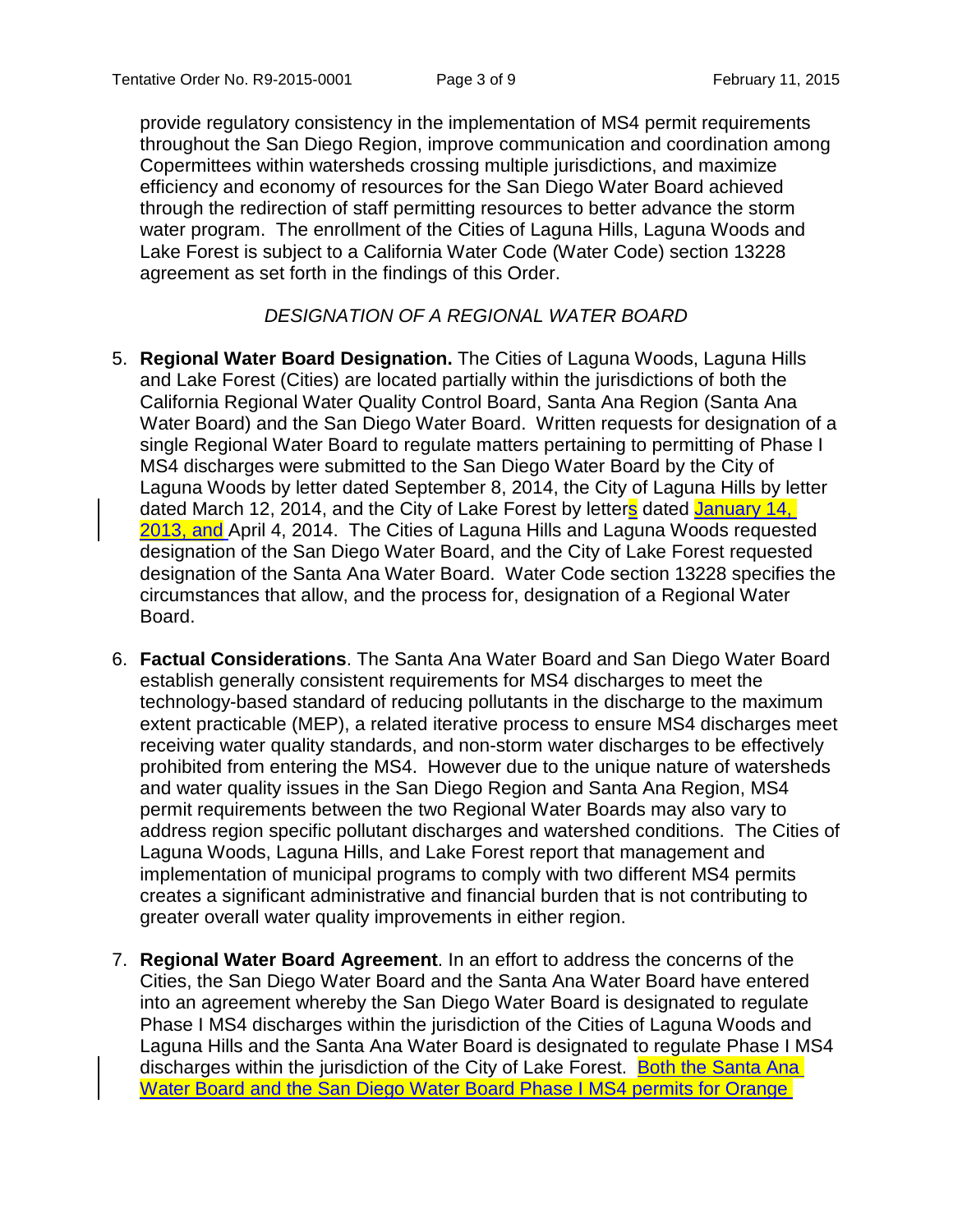County Copermittees, including Cities, require amendments to make the designations effective. To avoid gaps or duplication in regulation for the Cities, the agreement, dated January XX, 2015, is effective on the later effective date of this Order or the Santa Ana Water Board's reissuance (Tentative Order No. R8-2015- 0001). Under the terms of the agreement the City of Lake Forest will be required to retain and continue implementing the prohibition of over-irrigation discharges identified in Title 15, Chapter 15, Section 14.030 of the City Municipal Code for regulating storm water quality throughout its jurisdiction, which was established during the permit term of Order No. R9-2009-0002. The City of Lake Forest will also be required to actively participate in the development and implementation of the Aliso Creek Watershed Management Area Water Quality Improvement Plan required pursuant to the San Diego Water Board's Regional MS4 Permit, Order No. R9-2013- 0001. Under the terms of the agreement, any Total Maximum Daily Load (TMDL) and associated MS4 permit requirements issued by the San Diego Water Board or the Santa Ana Water Board which include the Cities of Laguna Woods, Laguna Hills or Lake Forest as a responsible party, will be incorporated into the appropriate MS4 permit by reference. Enforcement of the applicable TMDL would remain with the Regional Water Board which has jurisdiction over the targeted impaired water body. Applicable TMDLs subject to the terms of the agreement include, but are not limited to, the Santa Ana Water Board's San Diego Creek/Newport Bay TMDL and the San Diego Water Board's Indicator Bacteria Project I Beaches and Creeks TMDL.

8. **Periodic Review of Regional Water Board Agreement.** The basis supporting the Cities of Laguna Woods, Laguna Hills, and Lake Forest requests to designate a specific Regional Water Board for regulatory oversight of MS4 discharges may change under future conditions and circumstances. Therefore the San Diego Water Board will periodically review the effectiveness of the agreement during each MS4 permit reissuance. Based on this periodic review the San Diego Water Board may terminate the agreement with the Santa Ana Water Board or otherwise modify the agreement subject to the approval of the Santa Ana Water Board.

## *WATER QUALITY CONTROL PLANS AND POLICIES*

9. **Cause for Modification.** Federal NPDES regulations at 40 CFR 122.62(a)(3) provide that NPDES permits may be modified when the standards or regulations on which the permit was based have been changed by promulgation of amended standards or regulations or by judicial decision after the permit was issued. Standard Permit Provision 1.f of Attachment B to Order No. R9-2013-0001 provides in relevant part that the Order may be modified for cause. Section II.H.4.d. of the Order provides that the Order may be reopened during its term for cause including when the *Water Quality Control Plan for the San Diego Basin (9)* (Basin Plan) is amended by the San Diego Water Board to incorporate a new TMDL, and the amendment is approved by the State Water Resources Control Board (State Water Board), Office of Administrative Law, and the United State Environmental Protection Agency (USEPA). The amended changes to water quality control plans and policies set forth in the findings below represent changes to standards on which Order No.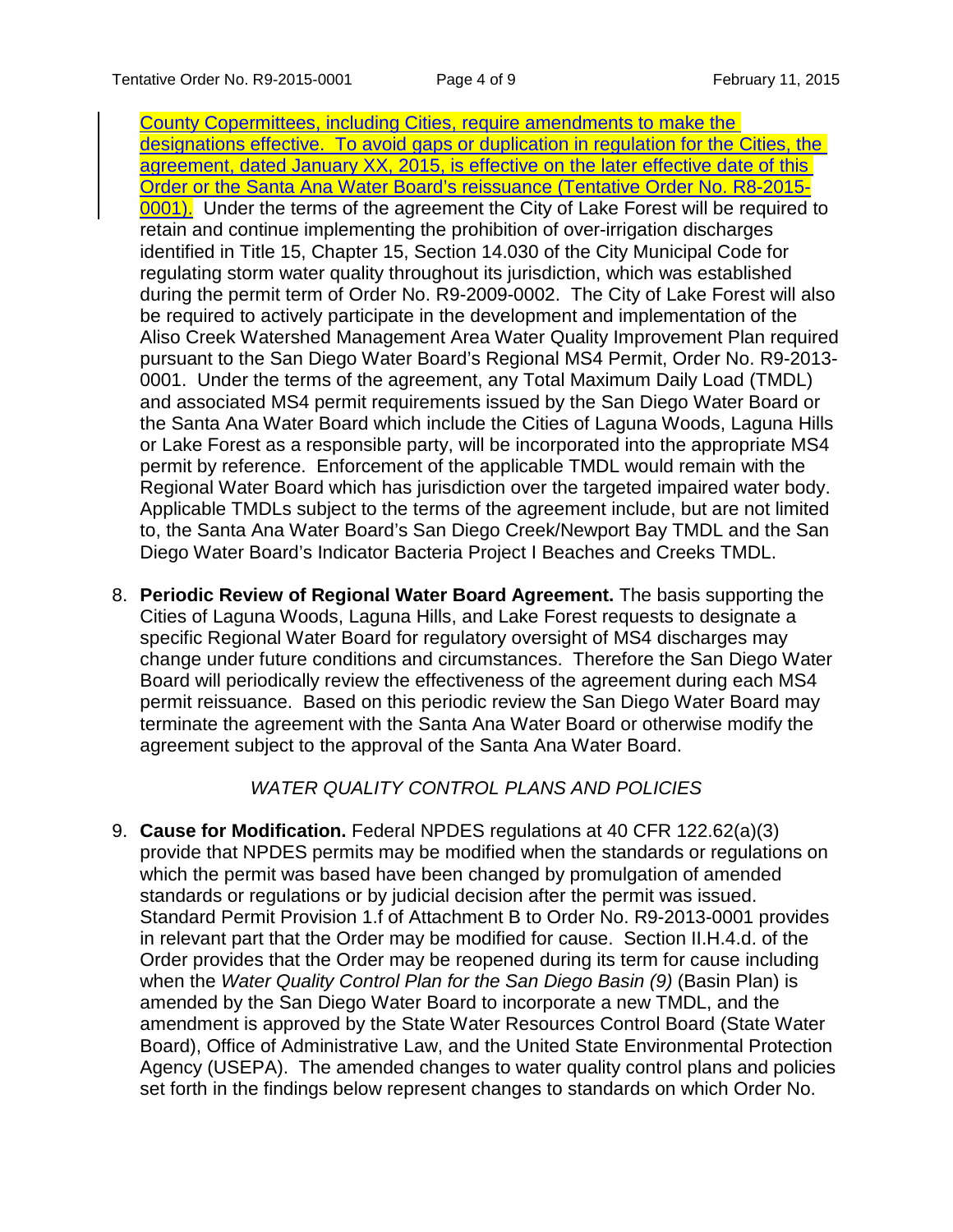R9-2013-0001 was based.

- 10.**Special Conditions for Areas of Special Biological Significance**. On March 20, 2012, in Resolution No. 2012-0012, the State Water Board adopted a General Exception to the Ocean Plan Areas of Special Biological Significance (ASBS) waste discharge prohibition for storm water and nonpoint source discharges, including Special Protections for Beneficial Uses. On June 19, 2012, in Resolution No. 2012- 0031, the State Water Board amended the General Exception to require pollutant load reductions to be achieved over a six year term. The City of San Diego's municipal storm water discharges to the San Diego Marine Life Refuge in La Jolla, and the City of Laguna Beach's municipal storm water discharges to the Heisler Park ASBS are subject to the terms and conditions of State Water Board General Exception, as amended.
- 11.**Total Maximum Daily Loads (TMDLs)**. On June 13 2012 the San Diego Water Board in Resolution No. R9-2012-0033 amended the Basin Plan to incorporate the Los Penasquitos Lagoon Sediment TMDL. This TMDL Basin Plan amendment was approved by the State Water Board on January 21, 2014, by the Office of Administrative Law (OAL) on July 14, 2014, and USEPA on Month XX, YearOctober 30, 2014. The County of San Diego, City of San Diego, City of Del Mar, and the City of Poway are among the responsible parties collectively assigned a single wasteload allocation applicable to MS4 discharges under the terms and conditions of the TMDL.

#### *BEACH WATER QUALITY MONITORING AND ASSESSMENT PROGRAM*

12.**Unified Approach Beach Water Quality Monitoring.** In November 2010, the State Water Board adopted Resolution No. 2010-0053, directing regional water boards to work with dischargers to modify beach water quality monitoring programs required by regional water board-issued permits in order to eliminate redundancies and incorporate beach water quality monitoring required by applicable statutes, where appropriate. Beginning in 2012, the San Diego Water Board reviewed the various beach water quality monitoring programs conducted in south Orange County and convened a stakeholder workgroup to develop a unified regional beach water quality monitoring and assessment program (Unified Program). The Unified Program is outlined in the San Diego Water Board report entitled "*Workgroup Recommendation for a Unified Beach Water Quality Monitoring and Assessment Program in South Orange County,*" dated September 2014. The Unified Program is consistent with and will meet or exceed the minimum requirements for beach water quality monitoring and related public notification and reporting established by State law, including the California Ocean Plan. The Unified Program will help protect the health of swimmers, surfers, and others who use south Orange County beach waters for water contact recreational activities.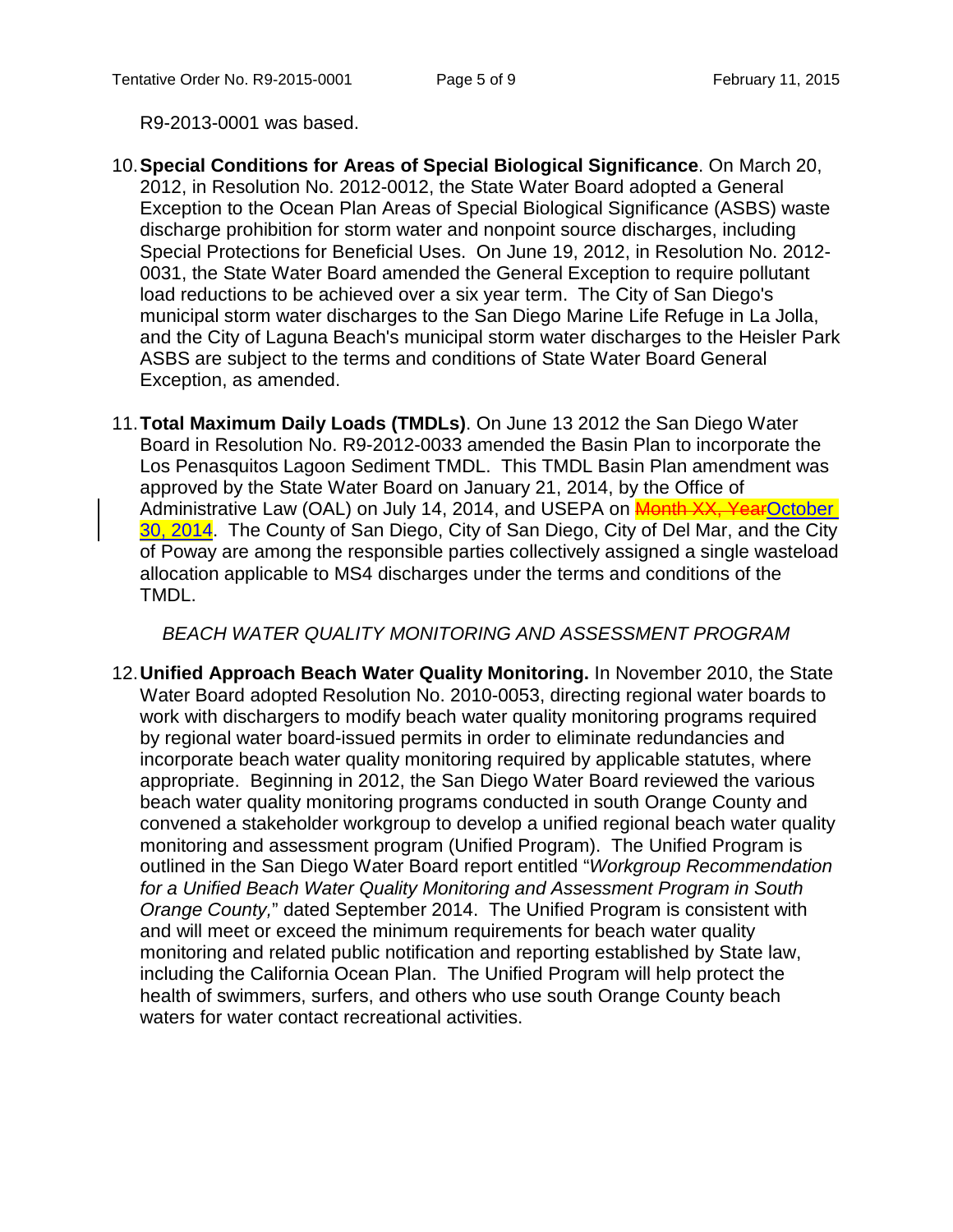- 13.**Monitoring Framework Consistency**. The Unified Program is consistent with and will help implement "*A Framework for Monitoring and Assessment in the San Diego Region*," which emphasizes the need for question-driven, beneficial use-oriented monitoring and assessment. The primary purpose of the Unified Program will be to answer the question "Does beach water quality meet standards for the beneficial use of water contact recreation?"
- 14.**Unified Program Implementation**. The San Diego Water Board Executive Officer has issued a written directive, pursuant to California Water Code sections 13225, 13267, and 13383, for the South Orange County Wastewater Authority (SOCWA) and the south Orange County Copermittees to implement the Unified Program, in cooperation with the Orange County Health Care Agency (OCHCA). After appropriate opportunity for public input, the Executive Officer may make revisions to the Unified Program, provided that the Unified Program, as revised, continues to be consistent with and meet the requirements of State law, including the California Ocean Plan, for beach water quality monitoring and related public notification and reporting. The Unified Program will supersede the existing routine, ongoing, beach water quality monitoring programs in south Orange County that are conducted in accordance with the existing requirements of the NPDES permits for discharges from SOCWA ocean outfalls and the south Orange County Copermittees' MS4s. The requirement for the Orange County Copermittees to participate in "regional monitoring" of beach water quality replaces requirements to conduct "core monitoring" of beach water quality, as provided for in Appendix III of the 2012 California Ocean Plan.

#### *DEFINITION OF PRIOR LAWFUL APPROVAL*

14.15. **Prior Lawful Approval.** Provision E.3.e.(1) of Order No. R9-2013-0001 requires Copermittees to impose the structural BMP requirements of Provision E.3.c on Priority Development Projects that have not received prior lawful approval by the effective date of the BMP Design Manual. The San Diego Water Board has determined that a definition of the term "prior lawful approval" should be included in Order No. R9-2013-0001 to provide clarity to the San Diego, Orange, and Riverside County Copermittees, the land development community, and the general public on how the term should be interpreted in determining structural BMP requirements for Priority Development Projects. A definition of the term "prior lawful approval" will also assist the San Diego Water Board in assessing Copermittee compliance with implementing the structural BMP requirements for Priority Development Projects to the maximum extent practicable (MEP) standard.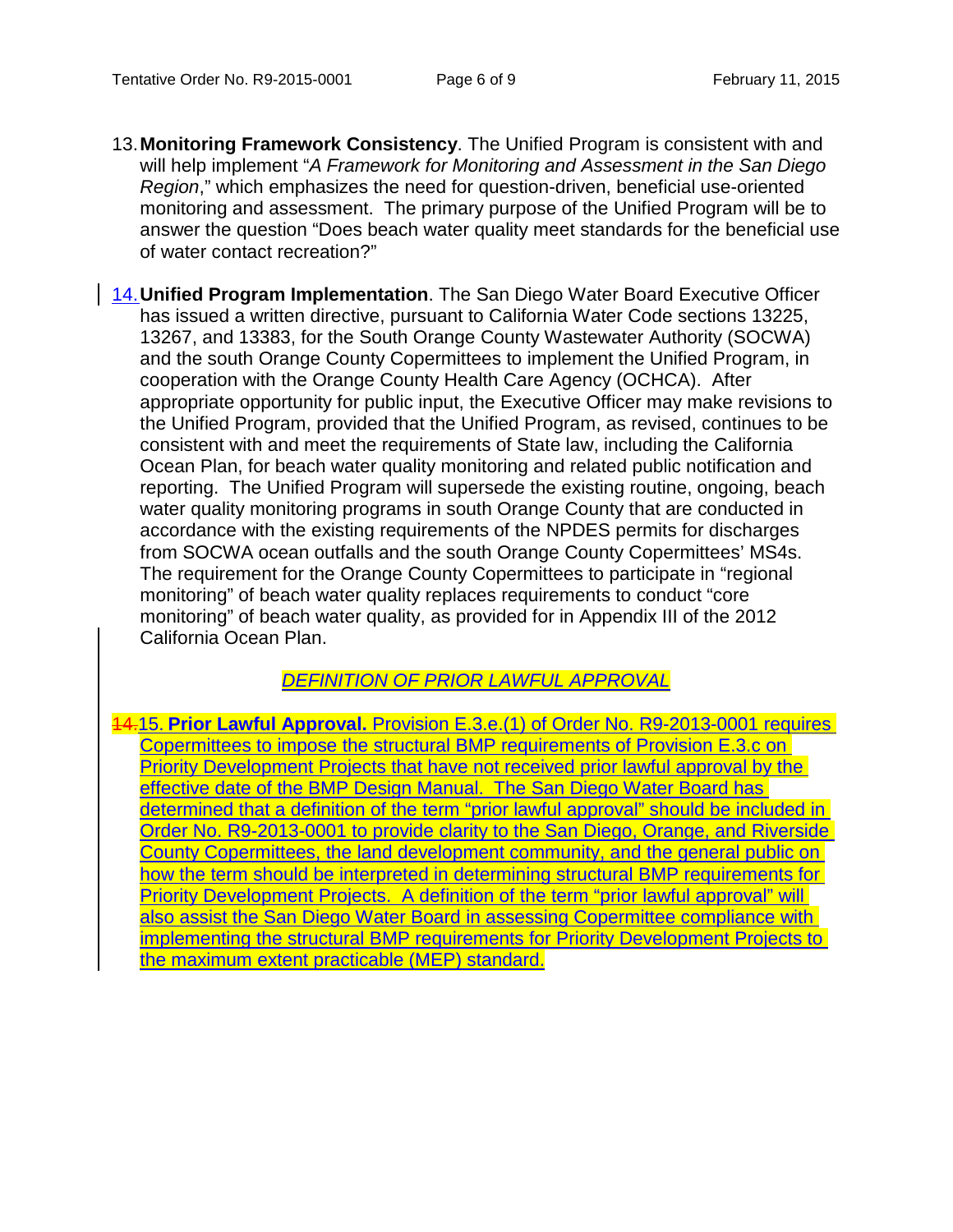## *ADMINISTRATIVE FINDINGS*

### 15.16. **Effect of this Order.** This Order amends Order No. R9-2013-0001 to:

- a. Enroll the County of Orange, the Orange County Flood Control District and the south Orange County Cities of Aliso Viejo, Dana Point, Laguna Beach, Laguna Hills, Laguna Niguel, Laguna Woods, Mission Viejo, Rancho Santa Margarita, San Clemente, and San Juan Capistrano as Copermittees responsible for compliance with the terms and conditions of Order No. R9-2013-0001,as amended by this Order;
- b. Designate the San Diego Water Board to regulate all Phase I MS4 discharges within the jurisdiction of the Cities of Laguna Woods and Laguna Hills and the Santa Ana Water Board to regulate all Phase I MS4 discharges within the jurisdiction of the City of Lake Forest, subject to the terms of the agreement between San Diego Water Board and the Santa Ana Water Board described in Finding 7 of this Order;
- c. Establish interim exceptions to land development requirements for those Priority Development Projects that discharge to engineered channels and large river reaches described in Finding 3 of this Order;
- d. Incorporate the amended requirements of the State Water Board's General Exception to require that pollutant reductions be achieved within 6 years for storm water and nonpoint source discharges to ASBS;
- e. Incorporate applicable requirements of the Los Peñasquitos Lagoon Sediment TMDL; *and*
- f. Require the Orange County Copermittees to implement the "*Workgroup Recommendation for a Unified Beach Water Quality Monitoring and Assessment Program in South Orange County,*" dated September 2014, made effective in the Monitoring and Reporting Program/Order issued pursuant to California Water Code sections 13225, 13267, and 13383 and subject to future revisions by the Executive Officer after appropriate public input., and
- g. Include additional language that clarifies the term "prior lawful approval" for the implementation of appropriate structural BMP requirements to Priority Development Projects.
- 17.**Effect of this Order.** Order No. R9-2013-0001 is not being reopened for any other purpose than the revisions contained herein. Except as contradicted or superseded by the findings and directives set forth in this Order, all of the previous findings and directives of Order No. R9-2013-0001 shall remain in full force and effect.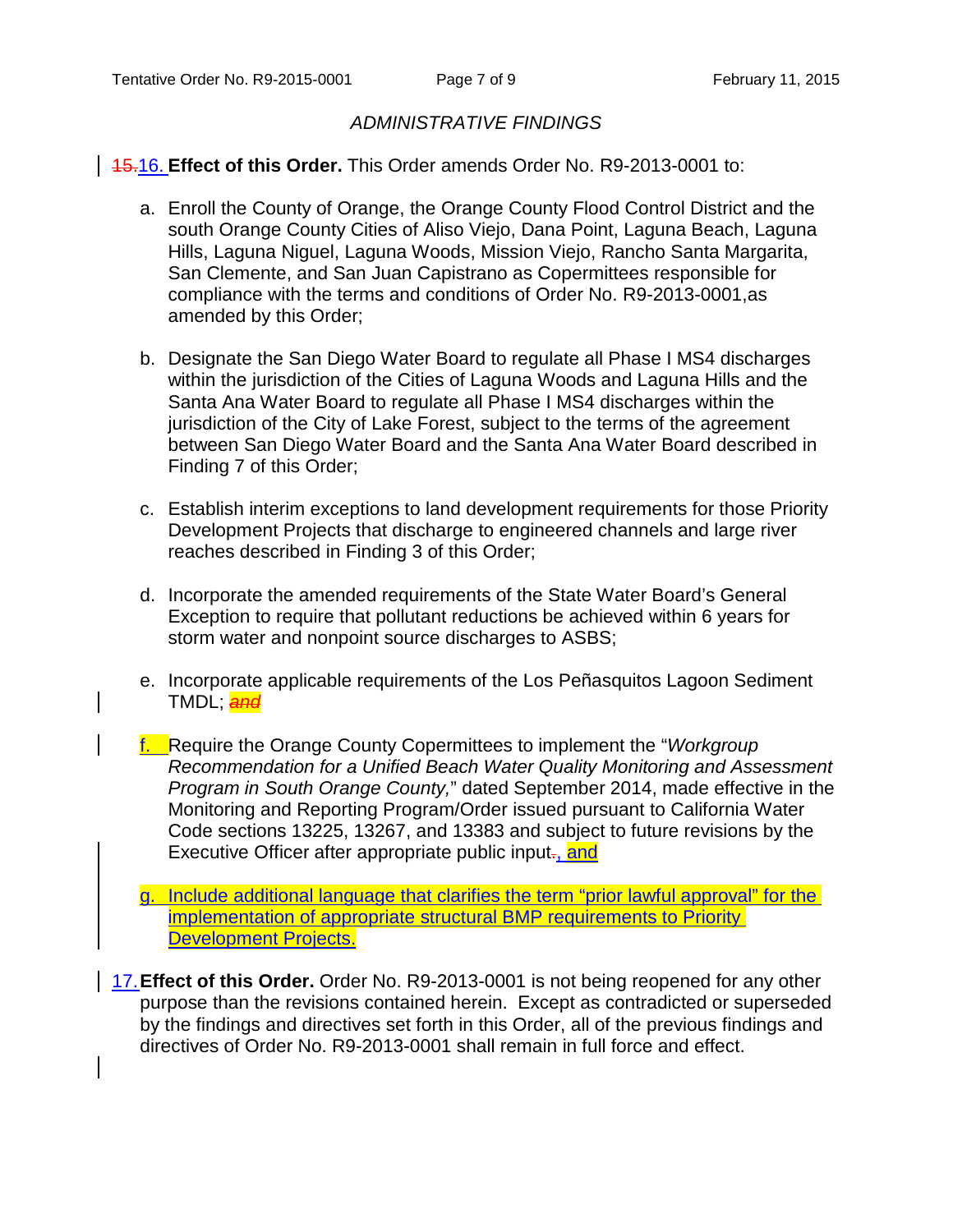- 18.**Future Consideration of Alternative Compliance Option.** San Diego, Orange County, and Riverside County Copermittees have asserted that the prohibitions and receiving water limitations in Provision A.1.a, A.1.c, and A.2 of Order No. R9-2013- 0001 may result in many years of noncompliance because years of technical efforts may ultimately be required to achieve compliance with the receiving water limitations, especially for wet weather discharges. To address this issue, the San Diego Water Board plans to consider the incorporation of a well-defined, transparent, and finite alternative path to compliance in Order No. R9-2013-0001, as amended by Order No. R9-2015-0001, during the MS4 NPDES permit reissuance proceedings for the Riverside County Copermittees scheduled for fiscal year 2015- 16. This alternative compliance option would allow the Copermittees that are willing to pursue significant receiving water quality improvements beyond the iterative process to be deemed in compliance with the receiving water limitations. An alternative compliance option of this type was previously considered by the San Diego Water Board during the adoption proceedings for Order No. R9-2013-0001.
- 16.19. **California Environmental Quality Act**. This action is exempt from the requirement of preparation of environmental documents under the California Environmental Quality Act [Public Resources Code, Division 13, Chapter 3, Section 21000 et seq.] in accordance with California Water Code section 13389.
- 17.20. **Public Notice.** In accordance with State and federal laws and regulations, the San Diego Water Board has notified San Diego County, Orange County and Riverside County Copermittees, and all known interested agencies and persons of its intent to adopt this Order and has provided them with an opportunity to submit their written comments and recommendations.
- 18.21. **Public Hearing.** The San Diego Water Board held a public hearing on February 11, 2015 and heard and considered all comments pertaining to the adoption of this Order.

19.22. **Notification.** Any person aggrieved by this action of the San Diego Water Board may petition the State Water Board to review the action in accordance with California Water Code section 13320 and California Code of Regulations, title 23, sections 2050 et seq. The State Water Board must receive the petition by 5:00 p.m., 30 days after the date of this Order. Copies of the law and regulations applicable to filing petitions may be found on the Internet at:

[http://www.waterboards.ca.gov/public\\_notices/petitions/water\\_quality](http://www.waterboards.ca.gov/public_notices/petitions/water_quality) or will be provided upon request.

# **THEREFORE, IT IS HEREBY ORDERED,**

1. This Order amends the Regional MS4 Permit, Order No. R9-2013-0001 and the Fact Sheet (Attachment F of the Order) as described in the revised versions of Order No. R9-2013-0001 and Fact Sheet included as Attachments 1 and 2 to this Order. Added text to Order No. R9-2013-0001 and the Fact Sheet is displayed in blue